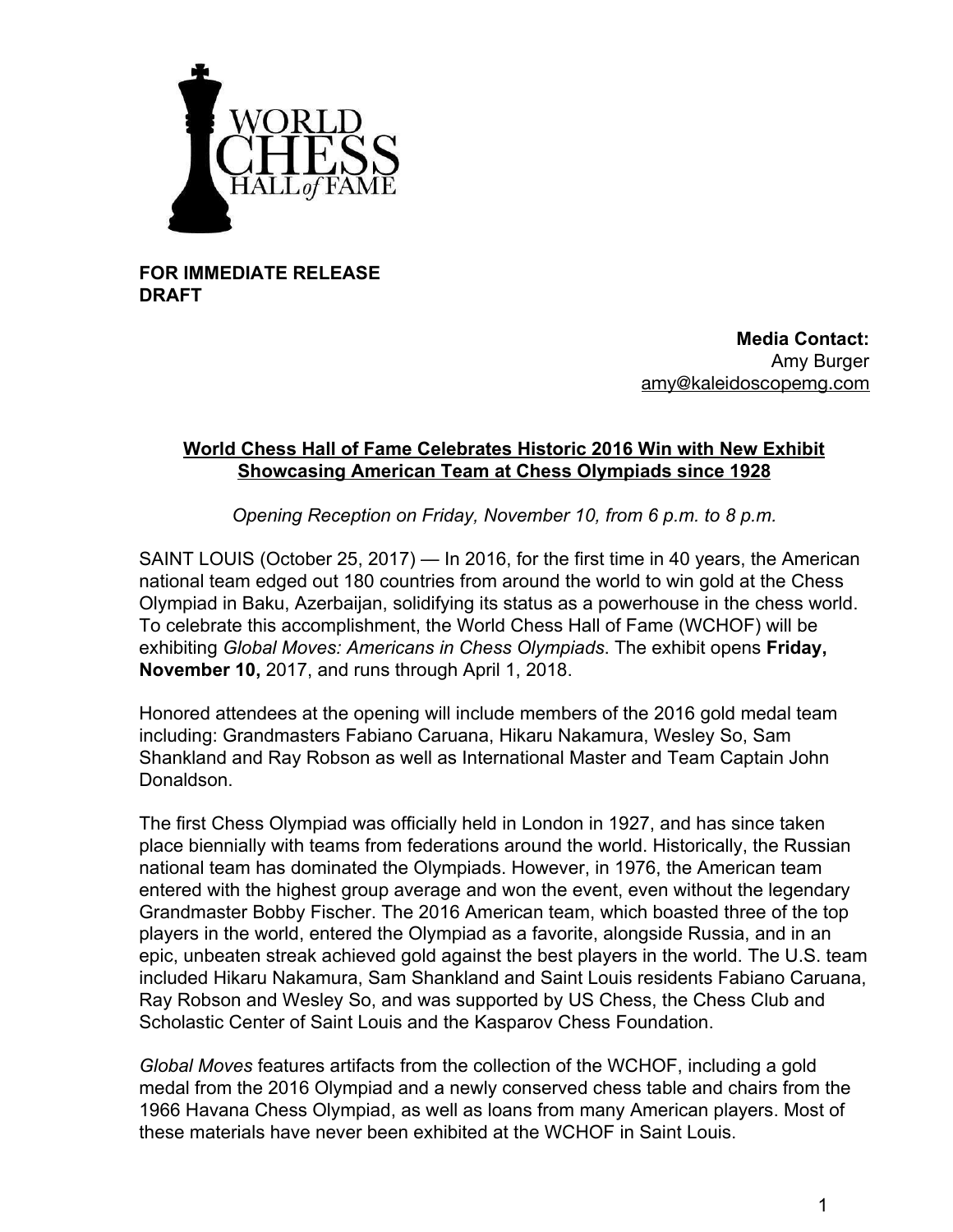Other highlights include: newly donated and never-exhibited archival materials from the collection of Grandmaster (GM) Arthur Bisguier, the "Dean of American Chess," and GM Isaac Kashdan, a key figure on the gold-medal winning American Olympiad teams of the 1930s; GM Susan Polgar's medals from the 2004 Chess Olympiad; GM Ray Robson and Wesley So's medals from the 2016 Olympiad; and artifacts from the Marshall Chess Club in New York related to the career of U.S. Chess Champion Frank Marshall. These items will be supplemented by the display of the Hamilton-Russell Cup, the perpetual trophy for the Chess Olympiads, which is on temporary loan from the World Chess Federation to the WCHOF, and a number of other loans and artifacts from the permanent collection.

"This exhibit is particularly meaningful in that these objects commemorate a historic moment in American chess history," said Assistant Curator, Emily Allred. "We are proud to honor the 2016 team as well as tell the stories of many of the players, among them several U.S. and World Chess Hall of Fame inductees, who have represented the United States in Chess Olympiads since 1928."

A video, produced specifically for the exhibition, features exclusive interviews regarding the 2016 Chess Olympiad with well-known chess luminaries: Woman Grandmaster Tatev Abrahamyan; GMs Fabiano Caruana, Robert Hess, Aleksandr Lenderman, Hikaru Nakamura, Yasser Seirawan, Sam Shankland and Wesley So; and former U.S. Women's Olympiad competitor and author Jennifer Shahade. The interviews are informative and reinforce the important role Saint Louis has played in the American team's resurgence on the competitive chess scene.

The exhibition brochure includes an essay by GM Lubomir Kavalek, a 2001 inductee to the U.S. Chess Hall of Fame. Kavalek also represented the United States in seven Olympiads and was on the 1976 gold medal-winning Olympiad team. As a result of this exhibition, the WCHOF has received significant donations, most notably from the archives of GMs Arthur Bisguier and Isaac Kashdan.

Since opening in 2011, WCHOF has welcomed more than 70,000 visitors. Its widespread acclaim has been complemented by the efforts of its supported organization, the Chess Club and Scholastic Center of Saint Louis, an educational institution that focuses on teaching and promoting the game of chess. The combined efforts of the Saint Louis Chess Campus led the United States Senate, in 2014, to declare Saint Louis the National Chess Capital.

**EDITOR'S NOTE**: *Interviews with the Curator and tours of the exhibit are available upon request.*

- Admission to exhibit is complimentary with a suggested donation of \$5.
- WCHOF Hours: Monday, Tuesday and Saturday (10 a.m.–5 p.m.), Wednesday–Friday (10 a.m.–9 p.m.) and Sunday (noon–5 p.m.).
- Q Boutique is the official gift store of the WCHOF. Its proceeds support the exhibitions and [education](https://www.qboutiquestl.com/pages/www.worldchesshof.org/outreach) programs of the WCHOF.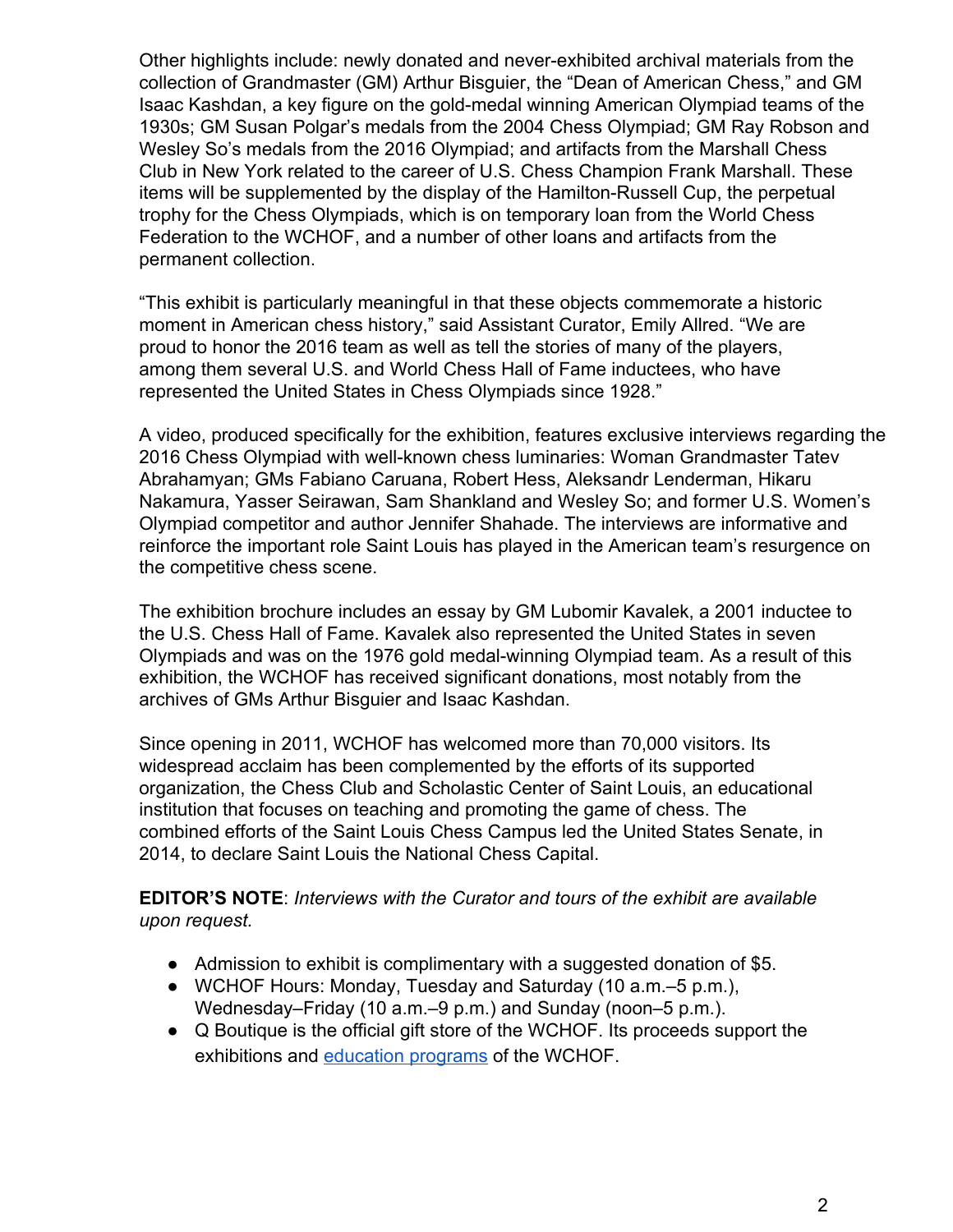## **About the World Chess Hall of Fame**

The WCHOF is a nonprofit organization committed to building awareness for the cultural and artistic significance of chess. It opened on Sept. 9, 2011, in the Central West End after moving from previous locations in New Windsor, NY; Washington, D.C.; and Miami. The WCHOF, located at 4652 Maryland Avenue, is housed in an historic, 15,900 square-foot residence-turned-business. It features the U.S. and World Chess Halls of Fame, displays of artifacts from the permanent collection and exhibitions highlighting the great players, historic games and rich cultural history of chess. The WCHOF partners with the Chess Club and Scholastic Center of Saint Louis to provide innovative programming and outreach to local, national and international audiences.

For more information, please visit the World Chess Hall of Fame online at [www.worldchesshof.org](http://www.worldchesshof.org/) or call (314) 367-9243 (WCHF).

Visit our social channels: Facebook (@WorldChessHOF), Twitter (@WorldChessHOF), Instagram (@worldchesshof), and YouTube [\(www.youtube.com/worldchesshof\)](http://www.youtube.com/worldchesshof), Exhibit hashtag: #GlobalMovesChess